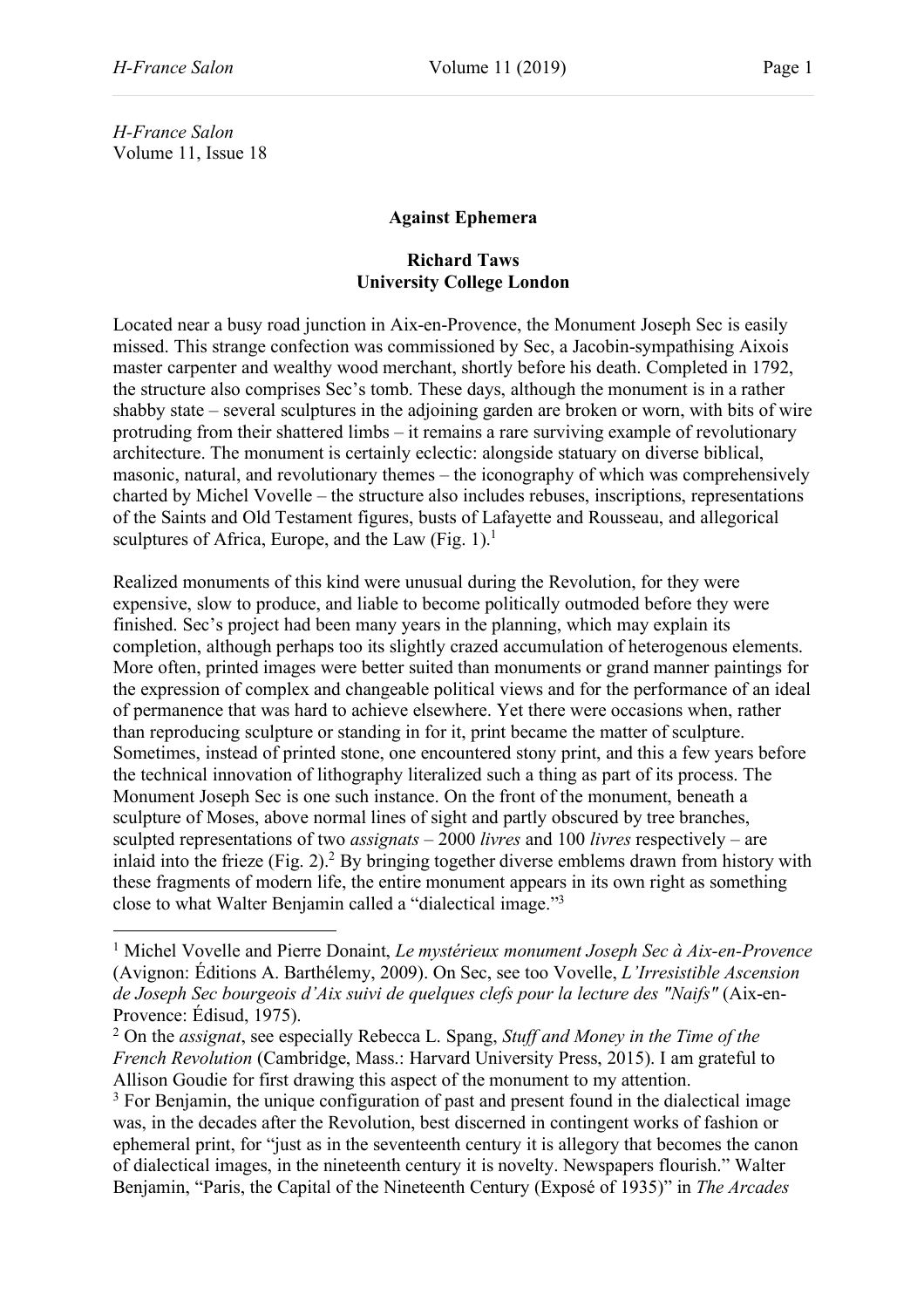This idiosyncratic representation of precarious and materially fragile money in monumental form speaks to the ambivalence with which material things were received during the French Revolution. For the years after 1789 presented an intractable conflict in the status of the object. On the one hand, the Revolution brought about a proliferation of new or transformed commodities, especially, but not only, printed images of various kinds.4 Liberated from the rigid censorship of the Ancien Régime, cheap etchings, broadsides, high quality engravings, and their accompanying texts appeared in large quantities, many with political themes.<sup>5</sup> As Louis-Sébastien Mercier observed, in *Le Nouveau Paris*, "Il n y a pas de maison à Paris, pour ainsi dire, où il n'y ait aujourd'hui une presse, soit à la cave, soit au grenier; et dans les mansardes, deux ou trois journalistes."6 Elsewhere, following the democratization of the biennial Salon exhibitions from 1791, a greater number of artists practicing in genres other than academic history painting – portraits, still lifes, and landscapes for instance – were able to exhibit work in a space traditionally reserved for academicians.7 This provided new opportunities for artists excluded from the hierarchies that governed artistic training and display, a number of whom were women, and in ensuing years this meant a more wholesale engagement with emergent markets in contemporary art. Meanwhile, a wide variety of different kinds of object, both everyday and elite – from porcelain to furniture, playing cards to medals, clothing to money – were repurposed with the prerogatives of revolutionary "regeneration" in mind.<sup>8</sup>

On the other hand, however, the Revolution signalled a profound erasure, not only in terms of the iconoclastic destruction of objects or the loss of established systems of patronage and display, but perhaps more significantly as regards the conceptual framing of the systems of value that underpinned them.<sup>9</sup> We might say that this dialectic, between relatively consistent

*Project*, trans. by Howard Eiland and Kevin McLaughlin (Cambridge, Mass.: The Belknap Press of Harvard University Press, 1999), 11.

<sup>4</sup> On "proliferation" as a key dynamic of post-revolutionary image-making, see Susan Siegfried, "Alternative Narratives," *Art History* 36, no. 1 (February 2013): 100-127. <sup>5</sup> On this topic, see, among others, *Revolution in Print: The Press in France, 1775-1800*, ed. Robert Darnton and Daniel Roche (Berkeley and Los Angeles: University of California Press, 1989); *French Caricature and the French Revolution, 1789–1799* (Los Angeles: Grunwald Center for the Graphic Arts, Wight Art Gallery, University of California, Los Angeles, 1988); Rolf Reichardt and Hubertus Kohle, *Visualizing the Revolution: Politics and Pictorial Arts in Late Eighteenth-Century France* (London: Reaktion, 2008); *Lexikon der Revolutions-Ikonographie in der europaïschen Druckgraphik (1789-1889)*, ed. Rolf Reichardt et. al. (Munster: Rhema Verlag, 2017).

<sup>6</sup> Louis-Sébastien Mercier, *Le Nouveau Paris*, ed. Jean-Claude Bonnet (Paris: Mercure de France, 1994), 5:690.

<sup>7</sup> For an essential overview of these changes see *Aux armes et aux arts! Les arts de la Révolution française*, eds. Philippe Bordes and Régis Michel (Paris: Adam Biro, 1988). <sup>8</sup> See, among others, Leora Auslander, *Cultural Revolutions: Everyday Life and Politics in Britain, North America, and France* (Los Angeles and Berkeley: University of California Press, 2009); Richard Wrigley, *The Politics of Appearances: Representations of Dress in Revolutionary France* (Oxford: Berg, 2002). Also the essays forthcoming in *Time, Media, and Visuality in Post-Revolutionary France*, ed. Iris Moon and Richard Taws (London and New York: Bloomsbury, 2020).

<sup>9</sup> On this topic see Richard Clay, *Iconoclasm in Revolutionary Paris: The Transformation of Signs* (Oxford: Voltaire Foundation, 2013); *Iconoclasme et Révolutions, XIIIe-XXIe siècles*, ed. Emmanuel Fureix (Paris: Champ Vallon, 2014); Erika Naginski, "The Object of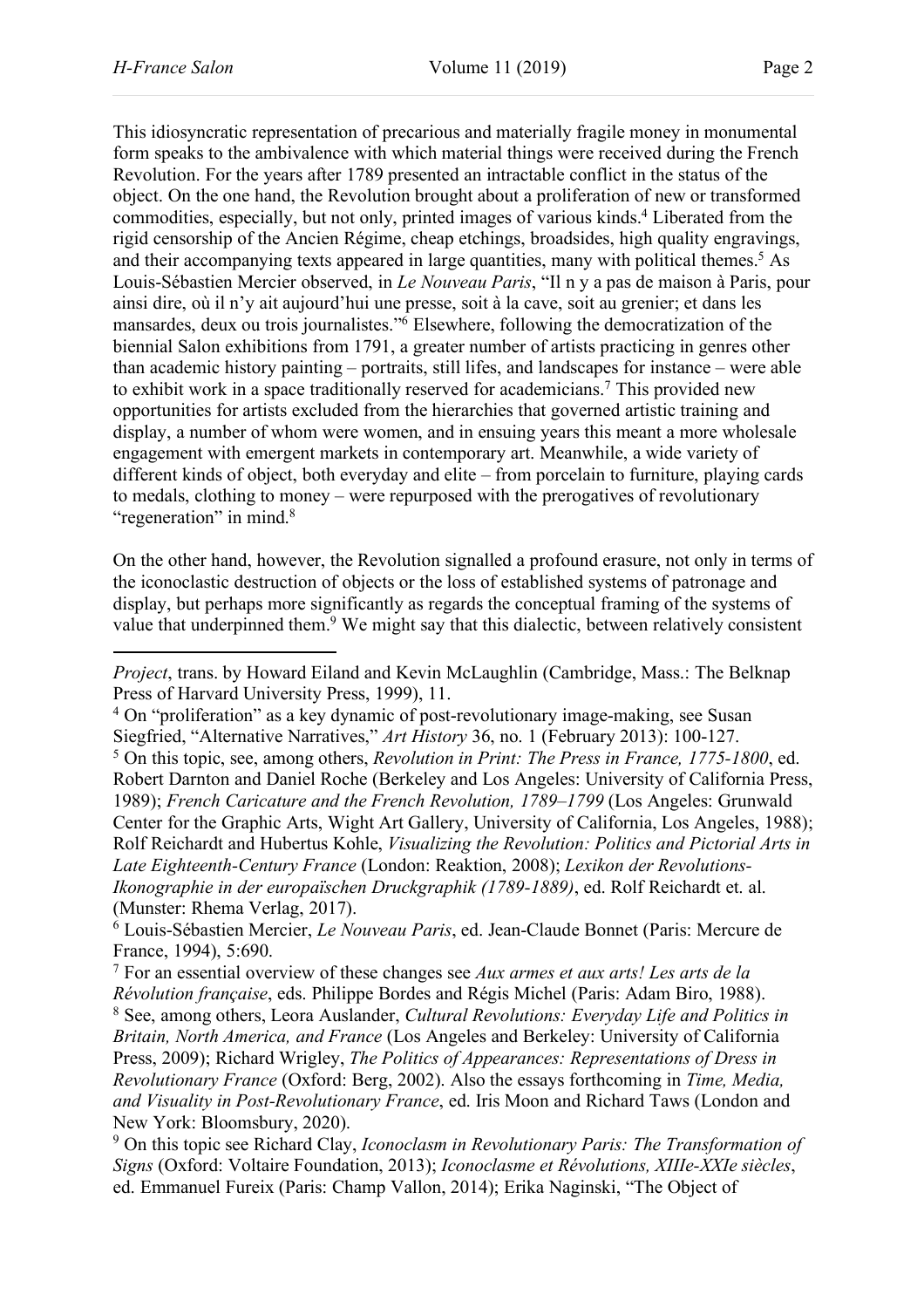auratic objects, and the vanished thing, is constitutive of a certain model of modernity. Perhaps nothing signals this more eloquently than the modern museum, itself a revolutionary invention, or the culture of collecting that developed apace in the nineteenth century, and which frequently made recourse to the dusty remnants of the revolutionary past as a means to either royalist recollection or national patrimony.<sup>10</sup> Perversely, those things that seemed so fragile and ephemeral during the Revolution were also those most amenable to preservation, in private museums and national archives. This, indeed, is one of the defining paradoxes of the materials we class as "ephemera": despite their vaunted transience, they tend to stick around (and as our current climate crisis has made abundantly clear, disposability does not equate to disappearance). The Monument Joseph Sec appears as one such collection, narrating histories both personal and political through its representation of objects that, unlike Moses or the Saints, were strikingly contemporary in both their meaning and materiality, but which acquired a historicizing function through their incorporation into a commemorative structure.

**´\* \* \***

In thinking about what the French Revolution might mean after 230 years we are, inevitably, thinking of prior commemorations. These repetitions are, of course, immanent to our object of study, rather than peripheral to it, as historical actors in 1830, 1848, or 1871 selfconsciously re-enacted aspects of their revolutionary inheritance. Yet for most of us contributing to and reading this volume, I expect the commemoration we have in mind is the bicentennial of 1989. I've no desire to exhume the historiographical debates of that time here, and I'm not the person to do so. In fact, for those, like me, who began to study the period in the decade following the bicentennial, it was hard to escape a feeling of belatedness, of coming to the party slightly too late. At that point too, a certain sense of exhaustion seemed to be the order of the day: despite the flood of publications and exhibitions that appeared around 1989, many of them excellent, some less so, a few years later the French Revolution, and its visual culture, seemed to have been squeezed for meaning.<sup>11</sup> In such a climate, which threw up in turn a whirlwind of commemorative objects, a return to the small stuff, to the *ephemeral*, offered one way of retrieving from the period a sense of detail that had been lost in the historiographical debates of the previous decade, while also putting pressure on dominant accounts of the era's art that had concentrated on neoclassical painting and sculpture. Equally, such an attitude – which coincided with a broader and ongoing material turn in literature and historical studies writ large, and the not necessarily complementary

 $11$  It may be that a similar feeling persists and is in fact symptomatic of wider tendencies. Writing ten years ago, on the 220<sup>th</sup> anniversary of the Revolution, Lynn Hunt offered a series of insightful suggestions for future directions the study of the Revolution might take, against a background of "a general state of 'paradigmlessness' in the humanities." Lynn Hunt, "The Experience of Revolution," *French Historical Studies* 32, no. 4 (Fall 2009): 671-678.

Contempt," *Yale French Studies* 101 (2001): 32-53; Anne M. Wagner, "Outrages: Sculpture and Kingship in France after 1789" in *The Consumption of Culture, 1600-1800: Image, Object, Text*, ed. John Brewer and Ann Bermingham (London and New York: Routledge, 1995), 294-318; Richard Wrigley, "Breaking the Code: Interpreting French Revolutionary Iconoclasm," in *Reflections of Revolution: Images of Romanticism*, ed. Alison Yarrington and Kelvin Everest (London and New York: Routledge, 1993), 182-195.

<sup>&</sup>lt;sup>10</sup> Tom Stammers, "The Bric-a-Brac of the Old Regime: Collecting and Cultural History in Post-Revolutionary France," *French History* 22, no. 3 (September 2008): 295-315.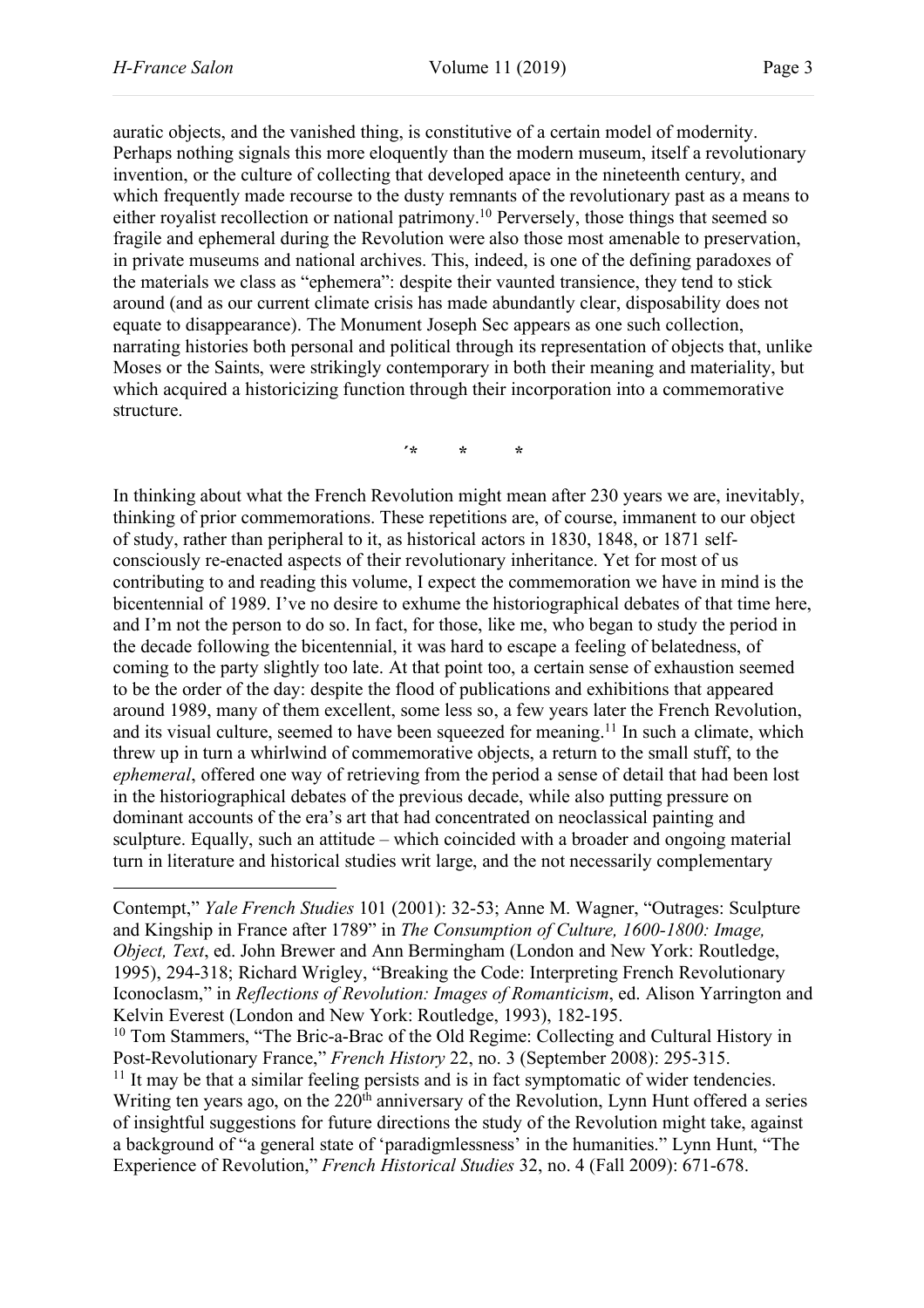advent of visual culture – was a product of the bicentennial and the years either side of it.<sup>12</sup> Prompted in part by a desire to wring from the moment as many micro-commemorations as possible, printed images, in particular, were a notable component of several important exhibitions and books; although it aligned with existing tendencies in scholarship, this also served the practical function of allowing many displays to take place simultaneously. There are only so many Davids to go around.

My own engagement with the subject was profoundly shaped by that scholarship. But important disciplinary distinctions still held sway. Seen from art history, rather than history, things appeared slightly differently, and continue to do so. The fraught historiographical dramas of the period were not quite the same as those taking place in art history, which had, and has, its own to contend with. Art historians of the period are consequently always required to be in two places at once. Reviewing the bicentennial literature on art and the French Revolution in a 1990 issue of *Oxford Art Journal*, Adrian Rifkin observed how 1989 had not been "the occasion of a revolution in art history, or even of any major methodological development," with gender in particular a notable blindspot at that time.<sup>13</sup> Addressing nowfoundational interventions by scholars including Thomas Crow, Antoine de Baecque, Lynn Hunt, and Claude Langlois, alongside diverse other cultural forms, from exhibitions to music, digital collections to books for teenagers, Rifkin noted the implausibility of even trying to talk about such a thing as "bicentennial literature." Most of what qualified as such, he observed, was not exactly at the forefront of critical thought, for "the shelves at the FNAC were groaning under comic strips that, at a superficial glance, seemed to get everywhere from the most lurid of adventure stories to a well-meaning moralism that could have come straight out of a primary school in the 1880s."14 Meanwhile, Rifkin swiftly rebuffed hyperbolic claims for certain bicentennial works being the "best thing ever" written on the topic. "Ever," he noted drily, "is really quite a long time in revolutionary historiography."15

While these words ring true, it is harder to define what exactly has changed in this protean historiography when successive commemorations force us to return to past disciplinary manoeuvres, with potentially ever-diminishing returns. Yet considering the meaning of the French Revolution now – *right now* – is a useful task, and one that presses us to recognise our own situation as historical subjects writing about it at this fraught point in time. As I write, living in the UK as I do, the chaos of Brexit pollutes any attempt to think about what "now" might mean. Loath as I am to even bring the subject up, or to amplify voices that already receive too much airtime, virulent ethno-nationalism bracketed to a nostalgic embrace of a past that never was – the historical amnesia David Andress has recently described as "cultural dementia" – provides a complex kind of background to these thoughts.16 In April 2019, Nigel Farage announced the launch of his new Brexit Party with the brash claim that "my ambition is to cause a revolution in British politics." Previously, Farage has called for a "democratic revolution" while simultaneously decrying, in the context of the Eurozone, "the prospect of

 $\overline{a}$ 

 $12$  For a sophisticated analysis of the relationship between art history, visual culture, and material culture, see Michael Yonan, "Toward a Fusion of Art History and Material Culture Studies," *West 86th* 18, no. 2 (Fall 2011): 232 –248.

<sup>13</sup> Adrian Rifkin, "Bi-centennial Literature on Art and the French Revolution," *Oxford Art Journal* 13, no. 2 (1990): 113–117.

<sup>&</sup>lt;sup>14</sup> Rifkin, "Bi-centennial Literature," 113.

<sup>&</sup>lt;sup>15</sup> Rifkin, "Bi-centennial Literature," 114.

<sup>16</sup> David Andress, *Cultural Dementia: How the West has Lost its History and Risks Losing Everything Else* (London: Head of Zeus, 2018).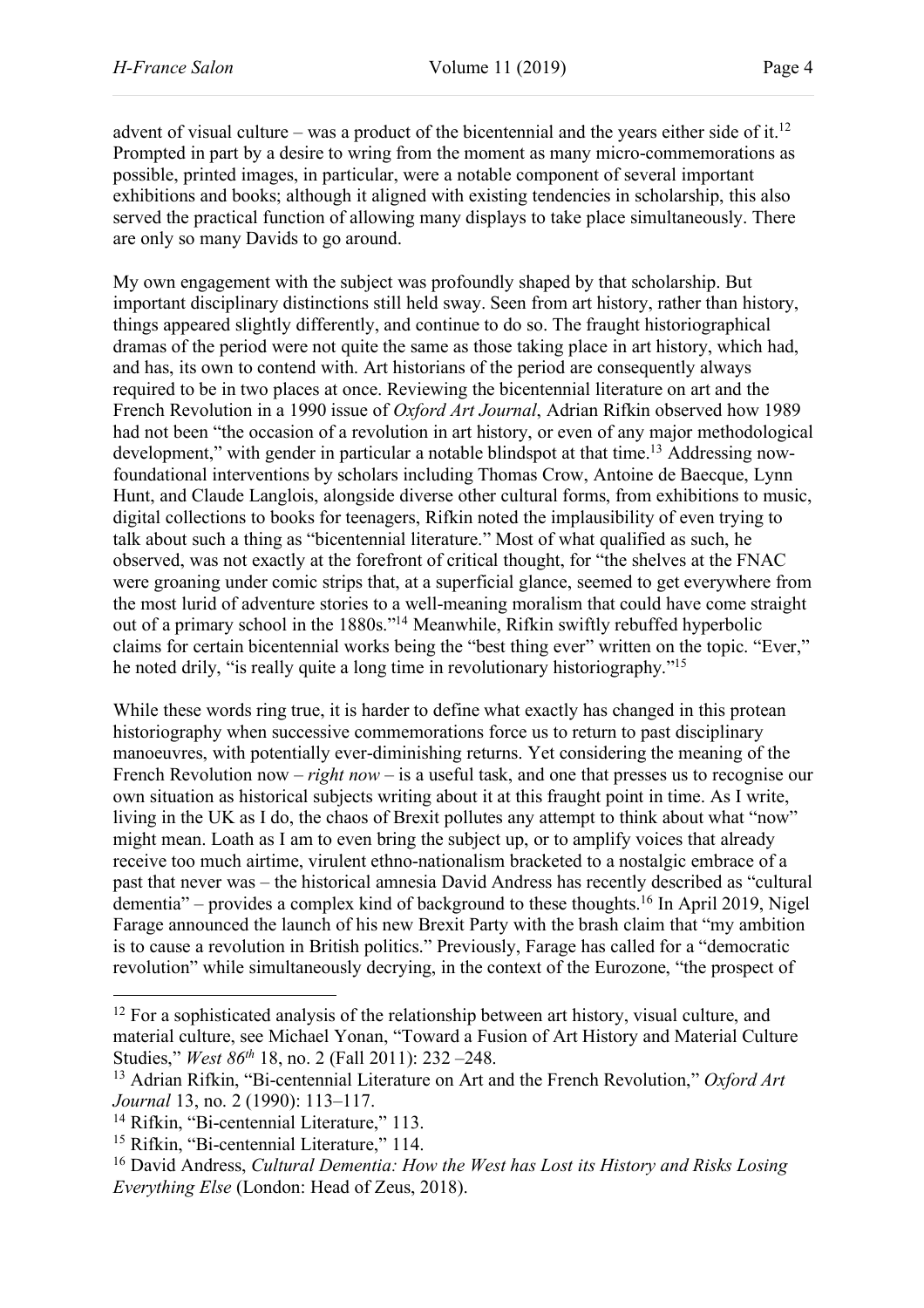mass civil unrest, possibly even revolution in some countries that are being driven to total and utter desperation." Revolution talk is extremely cheap, right now. And it is Britain's nearest neighbour that again provides the language with which to invoke such things, while remaining the phobic site of a revolutionary spectre to be defended against. With the past so easily forgotten the condition of ephemerality – which entails forms of objecthood bound to expediency and the politics of memory – cannot but feel a charged one.

Consequently, in thinking through the French Revolution's meaning now, we would do well to put to one side the narratives of modernity that have dogged our understanding of the Revolution's causes and effects, with all the baggage they carry, and engage instead with an equally vexed term: "contemporary."17 In art history, contemporary art now dominates the discipline in a way it certainly did not thirty years ago, which means that those of us who work on more distant historical periods – even those, such as the French Revolution, whose place in the present is continually made and remade, not least via constant commemoration – have to work harder to justify our work's relevance. I raise this not to moan grumpily at this turn of events, for the study of contemporaneity is the forefront of much of the most important critical thinking on the visual right now, even if the contemporary is at the same time the repository of a number of desires it is almost impossible to fulfil. Rather, thinking about the contemporaneity of the French Revolution prompts me to return to a subject – ephemera – which not only took on renewed critical force with the Revolution, but whose unique ability to mediate our understanding of, and fantasies about, the present makes it particularly relevant here. Despite my frequent use of the term (and acknowledging that I may well be biting the hand that feeds), ephemera is, I confess, a word I don't much care for. The value judgments it carries – of inconsequence, hobbyism, or nostalgia – the way it fails to differentiate between quite different categories of object, and its masking of the true temporal complexity it contains, cloud attempts to use it critically. But still, the category of ephemerality seems to me to offer useful possibilities for the analysis of French revolutionary visual culture's contemporary meaning, and perhaps too for that of contemporaneity itself.

**\* \* \***

The French term *éphémère* was initially used primarily in the entomological sense, referring to the mayfly, a creature that is born and dies in a single day. The term was linked closely to a specific genre, the *éphémérides*, a day-by-day account of an individual life, but could also signify material objects such as charts used for celestial navigation, or, later, calendars with sheets that could be torn off as each day passed. Over the course of the nineteenth century, however, *éphémère* broadened in use to encompass the similarly transient lives of flowers, illnesses, persons, and regimes. Elsewhere in *Le Nouveau Paris*, Mercier bemoaned the excess of paper that the Revolution had let loose: philosophical and political treatises; plans and maps; libels and pamphlets; posters in all colours; bills, receipts and legal documents relating to the sale of national properties; the ever-expanding paperwork of the state and political clubs; death sentences and taxation forms; newspapers, letters, passports, citizenship cards, paper money... the list was endless.<sup>18</sup> Ever one for the pithy quote, Mercier suggested

<sup>&</sup>lt;sup>17</sup> On the question of the Revolution's modernity and its legacies, in light of (then) recent literature, see Rebecca L. Spang, "Paradigms and Paranoia: How Modern is the French Revolution?" *American Historical Review* 108, no. 1 (February 2003): 119-147. <sup>18</sup> Mercier, *Le Nouveau Paris*, 4:531-535.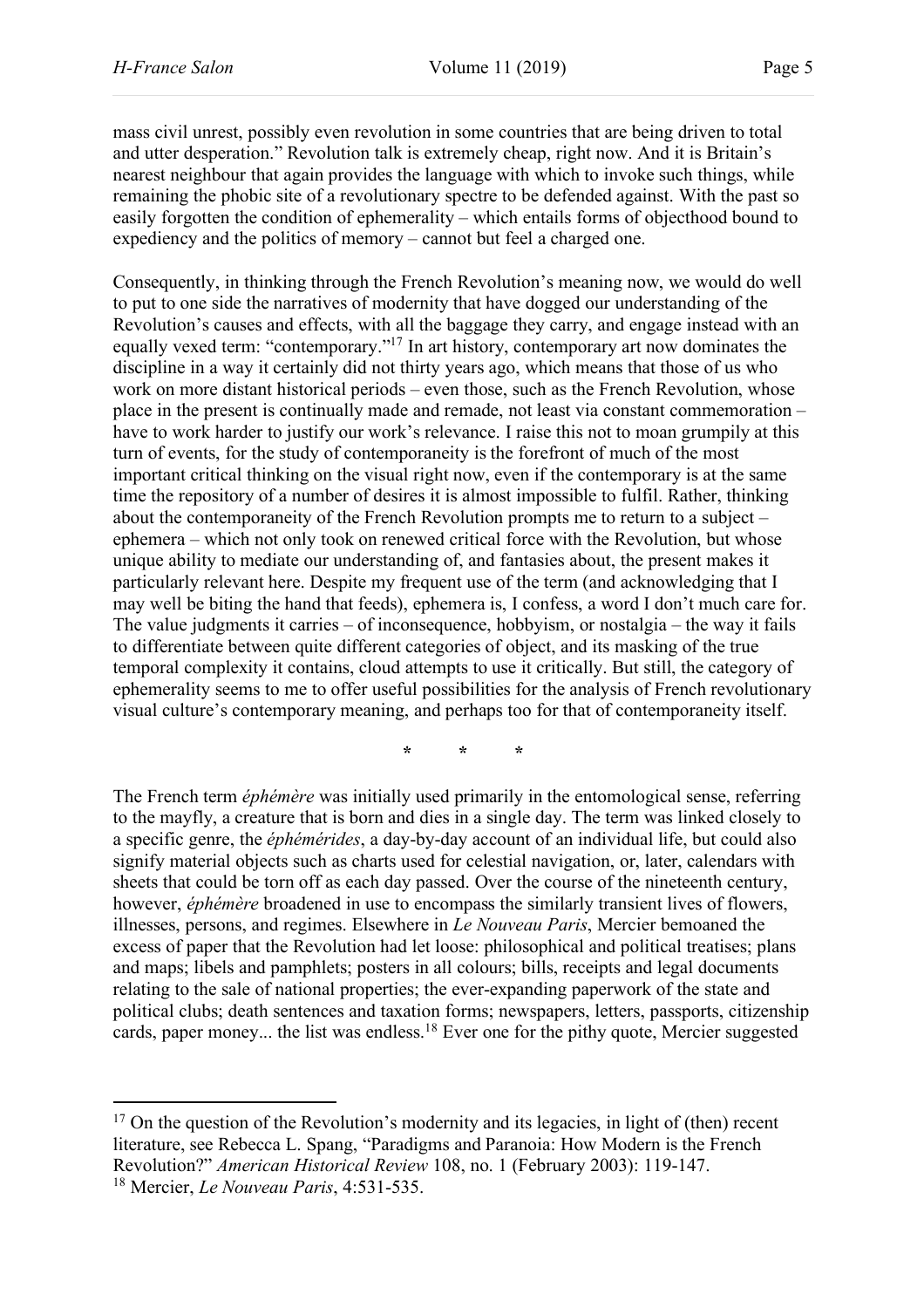that "Le mal que produisit le papier dans les différentes phases de la révolution, est tel qu'on pourroit souhaiter qu'il n'eût jamais été inventé."19

Yet notwithstanding Mercier's inventory of revolutionary paper (to which he himself contributed substantially), and despite its close association with the products of print culture, ephemera was ultimately a rather mutable category that was regularly defined by the supposed "nature" of its subject – its contingency and immediacy – not the attributes of its materials as such.20 There was, as Mercier was well aware, a political dimension to this, for the short life of the ephemeral object could, in a revolutionary context, signify the limited lifespan or flimsiness of a particular political constituency, and it could equally point to its vitality, immediacy, or responsiveness to a volatile situation. Neither ephemera itself, nor the ambivalent character of ephemerality were, of course, unique to the French Revolution, but the Revolution called into question the preservability of things in new, politically loaded ways, that in due course were annexed to longer-term processes of industrialisation, commodification, and the appearance of an incipient mass culture.

As philosopher Rebecca Comay has argued recently, the crucial revolutionary tension between hyperactive productivity and the absence of an object was central to the reception of the French Revolution in German-speaking lands, particularly in the writing of Kant and, especially, Hegel. As she suggests, "Revolution is at once the principle of reversibility – total overturning or catastrophe – and the principle of irreversible fixation. It introduces the twin specters of irrecuperable transience and incontrovertible, monumental persistence."<sup>21</sup> Equally, the revolutionary preoccupation with regeneration was responsible for a swift turnover in revolutionary objecthood, for: "If there is no limit to what can and must be renovated – the calendar will be reset, cities will be renamed, 'everything must be republicanized' – this is because in order to sustain its own generativity, the revolution must keep destroying whatever it generates, calling into question even its own most prodigious powers of self-invention."22 For Hegel, this eradication of enduring objects was integral to the epistemology of the Terror, which operated as pure abstraction, eliminating the alterity that materiality, in all its forms, engendered.<sup>23</sup> I've argued elsewhere that in France at this time the revolutionary inability to secure for itself monuments to its own history was perhaps less overwhelmingly negative, as the provisionality of much cultural production during the 1790s enabled diverse new ways of processing the transformations in temporal order, the radical breach with the past as well as the continuities from the previous regime, initiated by the Revolution.<sup>24</sup> Yet however, one looks at it, it is clear that materiality was one of the key terrains upon which the Revolution exercised itself, from the destruction of the Bastille to Napoleon's preoccupation with the eclectic emblems of antiquity and the French past.

As well as standing as a symptom of this investment in the political power of everyday, transient things, a complex object such as the Monument Joseph Sec might also provoke

 $\overline{a}$ 

<sup>19</sup> Mercier, *Le Nouveau Paris*, 4:532.

<sup>20</sup> See "Ephemerality" in Multigraph Collective, *Interacting with Print: Elements of Reading in an Era of Print Saturation* (Chicago: University of Chicago Press, 2018), 126–141.

<sup>21</sup> Rebecca Comay, *Mourning Sickness: Hegel and the French Revolution* (Stanford: Stanford University Press, 2011), 30.

<sup>22</sup> Comay, *Mourning Sickness*, 42.

<sup>23</sup> Comay, *Mourning Sickness*, 71.

<sup>24</sup> Richard Taws, *The Politics of the Provisional: Art and Ephemera in Revolutionary France* (University Park: Penn State University Press, 2013).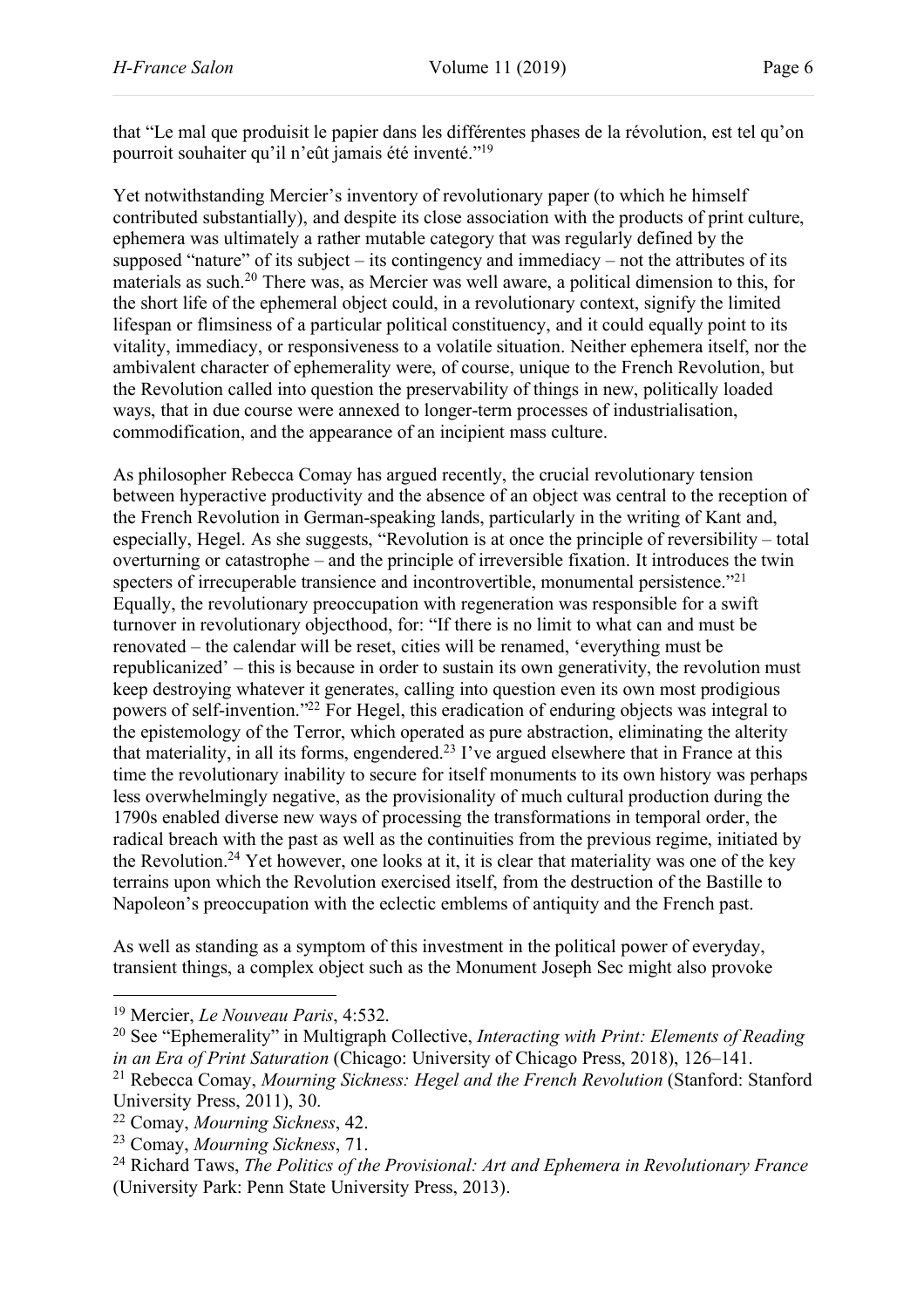some broader questions regarding the precise character of the materials we consider relevant or summon as evidence. Attention to such materials is thrown into sharper relief by their precarious nature and does not come without risks. A recent special issue of the journal *Representations*, based on a conference of musicologists at the University of California, Berkeley, in 2014, has identified a tendency in humanities scholarship of recent decades to valorize the overlooked, ephemeral, or anomalous. The editors term this tendency "quirk historicism," which is defined by one of the contributors as marking the "critical investment" of New Historicism in the marginal or eccentric object as part of its political project."25 Editors Nicholas Mathew and Mary Ann Smart give as examples Vaucanson's famous defecating duck, or the case of the Ceylonese elephants Hanz and Marguerite, who in 1798 were subjects of an experiment at the Paris Jardin des Plantes to assess the effects of music on animals (they responded particularly amorously to the revolutionary song *Ça Ira*).26 Ephemeral objects, precisely because they purport to be short-lived, are particularly suited to the seductive potential of quirkiness's hidden ideology. As theatre historian Aoife Monks puts it, "the invocation by scholars of apparently marginal artifacts, events, or ephemeral fragments [...] works to turn 'bad art' into good modernism through the estrangement and wonder that historical difference affords."<sup>27</sup> In other words, the difference and strangeness of the quirky example or object is in fact only achieved over time, for such quirks were often largely invisible in their day; only later do they return as the base materials of modernist practices, albeit in mediated ways that potentially diffuse the real historical conditions of their production and display. Furthermore, as Monks continues: "At the same time, however, quirky objects are encouraged to remain mysterious, guarding the ineffable secrets of their historical difference, resisting complete explanation, remaining as things-in-themselves. The quirky is at once a means to knowledge and a mechanism that sets in motion the rapturous fantasy of the unknowable."28

In this model, whereby historians invest in cultural forms, species of evidence, and so on, that, while anomalous – ephemeral, even – come to take on a defining narrative function, the implication is that they might provide a somehow more immediate, accurate, or more troublingly, morally superior access to the past. This is a deeply uncomfortable thing to face up to, particularly if, like me, much of one's work attends to exactly such tangential practices. Here, the broad political agenda that underlies numerous, radically divergent approaches to cultural history that aim to read larger tendencies in microanalysis – from the Annales school to memory studies, or from the sociological perspective of Pierre Bourdieu (whereby the "elaborated taste for the most refined objects is reconnected with the elementary taste for the flavours of food") to the "excavation" of failed or discontinued technologies prioritised by more recent moves in media archaeology – threatens to appear as a kind of fetishism, however carefully obscured or repressed.<sup>29</sup> Closer to home, art history has always flirted with

 $\overline{a}$ 

<sup>25</sup> Aoife Monks, "Bad Art, Quirky Modernism," *Representations* 132 (Fall 2015): 111.

<sup>26</sup> Nicholas Mathew and Mary Ann Smart, "Elephants in the Music Room: The Future of Quirk Historicism," *Representations* 132 (Fall 2015): 61-78.

<sup>27</sup> Monks, "Bad Art, Quirky Modernism," 105.

<sup>&</sup>lt;sup>28</sup> Monks, "Bad Art, Quirky Modernism," 105. Some similar issues have been taken up recently in Sianne Ngai, *Our Aesthetic Categories: Zany, Cute, Interesting* (Cambridge, Mass.: Harvard University Press, 2012), which treats seriously aesthetic categories (the zany, cute, and interesting) frequently marginalized or debased in studies of aesthetics, but which Ngai argues are central to the affective experience of late capitalism.

<sup>29</sup> Pierre Bourdieu, *Distinction: A Social Critique of the Judgement of Taste*, trans. by Richard Nice (London and New York: Routledge, 1984), 1; Erkki Huhtamo and Jussi Parikka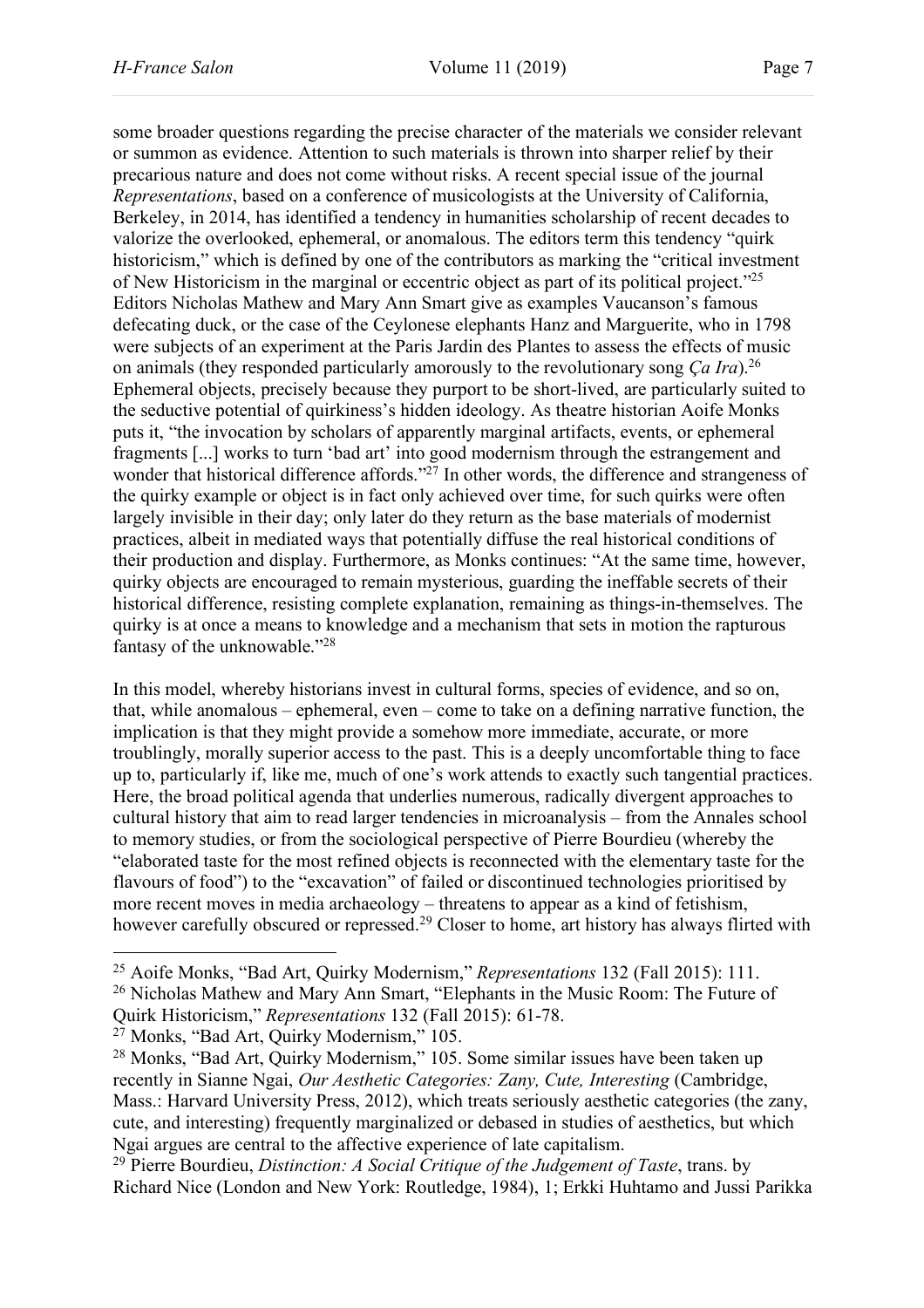$\overline{\phantom{a}}$ 

such fetishism – one might even say that it underpins the foundations of the discipline, from Winckelmann onwards, although it has sometimes integrated it into sophisticated iterations of formalism (from Riegl or Warburg to T.J. Clark) in ways that promise to retrieve its radical potential. Despite these reservations, it's also worth remembering that a concentration on the seemingly obscure or anomalous, while it carries risks of methodological erroneousness or self-satisfaction, also retains power as a means to retrieve the voices of those who have themselves been remaindered by history: women, people of colour, and other disenfranchised subjects or groups. There are powerful historiographical reasons to attend closely to "minor" materials of the past that may have been excluded from the canon, even if they themselves soon end up comprising a canon of their own.

**\* \* \***

I have called forth Joseph Sec's monument precisely for these reasons – and deliberately invoked its strangeness, its "quirkiness." Yet it is a work that is also in many ways representative of the visual culture of its time. The striking focus on the interrelation of allegorical motifs in the structure, its self-conscious meditation on the variable contingencies of stone, paper, and bodies, were features of the work whose purpose would have been noticed and understood by many contemporary viewers, in their broader framing of revolutionary shifts in time, if not in their details. Distinction and ubiquity often overlap more than we are willing to recognise. However, there remains a stumbling block, for this approach – using a seemingly anomalous work to ventriloquize its historical situation – still depends on a retrieval of the singular instance, on a work of art or other example that operates, functionally, according to the logic of the unique utterance, event, or object. Viewed over the longer term, this is an attitude that is ultimately at odds with a serious consideration of the ephemeral mass products of the nineteenth century, which were in many ways given their cue by the transformations of the Revolution. As the century progressed, ephemerality increasingly threatened to become a general condition of all made things, and it certainly transcended the French context. Innovations such as machine-made paper or the steam press meant that there were far more documents of all kinds in circulation than ever before, which gave rise to new anxieties about how to distinguish products of aesthetic or historical value.<sup>30</sup> The challenge, here, for us as much as for their contemporary consumers, is how to deal with a broad category of objects that transcend the singular, to think about structures and formats while not renouncing that which is most material in material culture: the close attention to individual, perhaps fleeting, objects retrieved from an ever-increasing flow of made things.

Moreover, what are we to do when the same objects – the quirks of the past – are returned to us, in what we might consider debased forms? We might here consider the many reproductions of artworks that appeared as fine art engravings or in the illustrated weekly press in the second half of the nineteenth century, which variously affirmed and challenged the status of singular artworks through reproduction by novel technological means.31 But, to

eds., *Media Archaeology: Approaches, Applications, and Implications* (Berkeley and Los Angeles: University of California Press, 2011).

<sup>&</sup>lt;sup>30</sup> Relevant here are revolutionary transformations in copyright laws regarding the commercialization of works of art through reproduction, most significantly the law of July 19, 1793. Katie Scott, *Becoming Property: Art, Theory and Law in Early Modern France* (New Haven and London: Yale University Press, 2018), 281-304.

<sup>31</sup> See Stephen Bann, *Distinguished Images: Prints and the Visual Economy in Nineteenth-Century France* (New Haven and London: Yale University Press, 2013); Tom Gretton, "'Un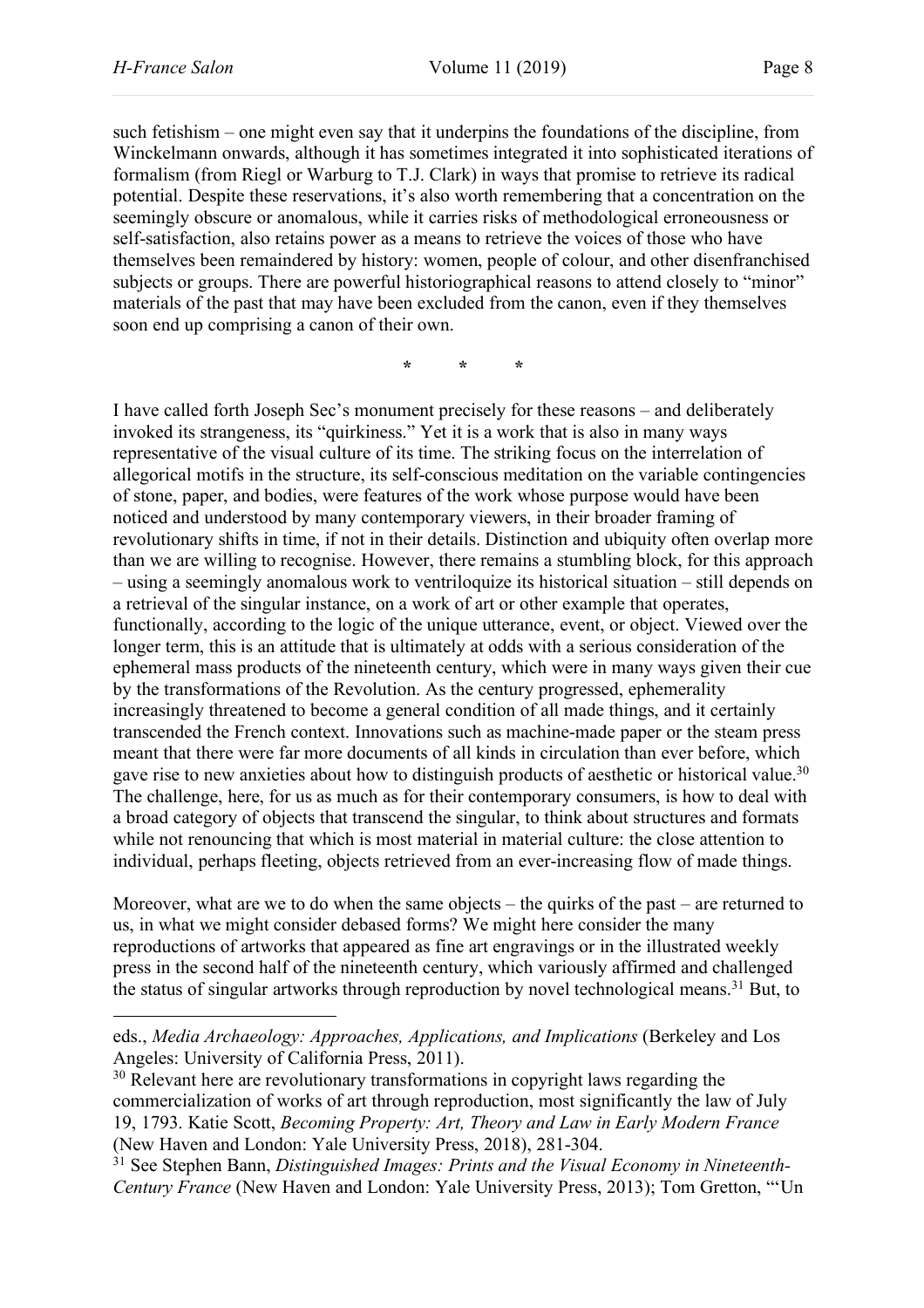stay with the Revolution, I would like to conclude with a trade card, issued by the Bognard company around 1889 to commemorate the centenary of the French Revolution (Fig. 3). These chromolithographic cards (known as "chromos") were used to advertise an array of commodities, such as coffee or chocolate, and were distributed free with the product at point of purchase. This series of cards represent key figures of the French Revolution – Robespierre, Danton, Desmoulins, Mme Roland, Marat – situated next to oversized representations of *assignats*, hovering next to the revolutionaries in colossal, phantasmagoric form. As Sec's monument also recognized, what could embody more fully the tension implicit in "ephemera" between transience and value than paper money of this kind? Furthermore, what could be *less* anomalous than the *assignat*, which circulated in ever-larger quantities during the 1790s, until its withdrawal in 1796, and whose use was a near-universal experience rather than a quirk or eccentricity? Yet this card, which reproduced – in fact, remediated – the printed ephemera of the Revolution as the stuff of historical evidence, but also of commemoration, enabled an understanding of revolutionary paper culture and its political ramifications via a format, approximately the same size and shape as the money it represented, that offered a commercially savvy means to reflection on the passage of mechanically reproduced images across time. We might suggest that Sec's monument attempted a similar trick, albeit within a markedly different geographical and historical context.

To return to my theme, although "ephemera" offers us a useful set of objects through which to interrogate the belatedness of both our experience of the French Revolution, and its commemorations, perhaps it is time we set it aside, or at least consider with scepticism its apparent neutrality. On the one hand, the term foregrounds the transient aspects of a group of objects which evidence shows us are often far from such, sequestering them in the past rather than emphasizing their contemporary vitality. On the other hand, many invocations of ephemera do not, in fact, take seriously the time-bound qualities of either the content of objects or their material supports, viewing them as somehow out of history. The term also serves to artificially taxonomize a group of diverse objects whose real purchase lies not in their difference from institutionally valorized forms of artistic production and display, but in their complex interaction with such artworks and practices. Might we better approach these issues by thinking in a more focused way about the temporality of "media" – itself admittedly a troublingly capacious term – and more specifically about "intermediality"? In other words, by considering how productive relations across media and between the institutions that shape them might form one of the crucial sites where the radical visual and material culture of the French Revolution its paintings, sculpture, and architecture, but also its prints, drawings, texts, ceramics, textiles, fashions, furniture, documents, lantern slides, medals, buttons, or souvenirs – operated in historically dynamic ways. Extending well beyond the immediate period of the 1790s, this would necessarily take account of the varied forms of reproduction, collecting, and display that have mediated these objects for us over time. The Bognard chromos, viewed alongside Sec's monument in Aix – both of them commemorations of the distance between the Revolution and "now," by way of their representation of its paper signs of value – are but one example of such a process in action. These objects do not operate entirely on their own terms, for they were of course bound to the lives of the people who lived with, made, and used them, most of whom they have survived. All the same, as these works show, while histories of seemingly anomalous things might be one way to reassert

moyen puissant de vulgarisation artistique'. Reproducing Salon Pictures in Parisian Illustrated Weekly Magazines c.1860-c.1895: From Wood Engraving to the Half Tone Screen (and Back)," *Oxford Art Journal* 39, no. 2 (June 2016): 1-26.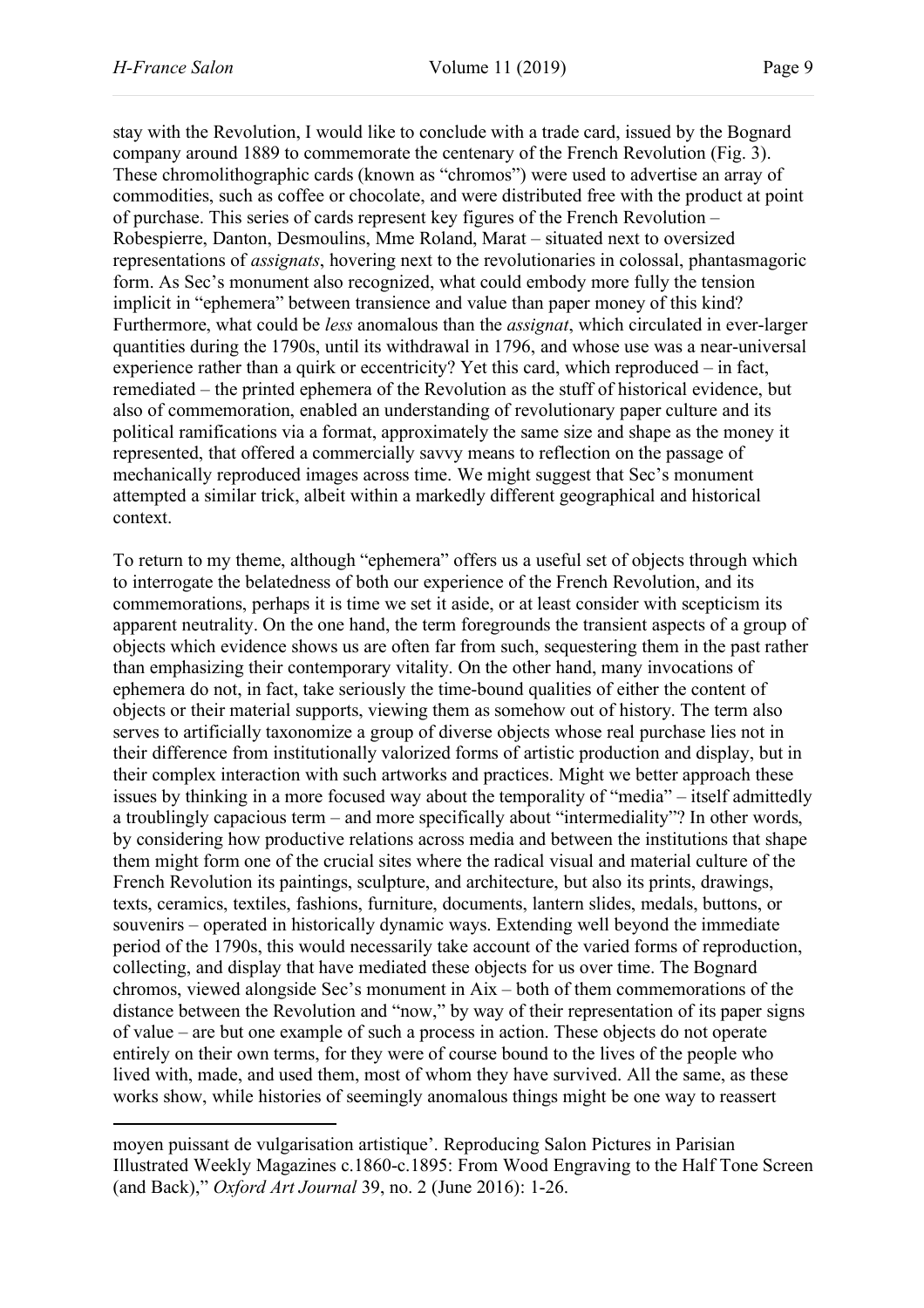human agency where it has been lost or denied, sometimes images and objects are their own best historians.

Richard Taws University College London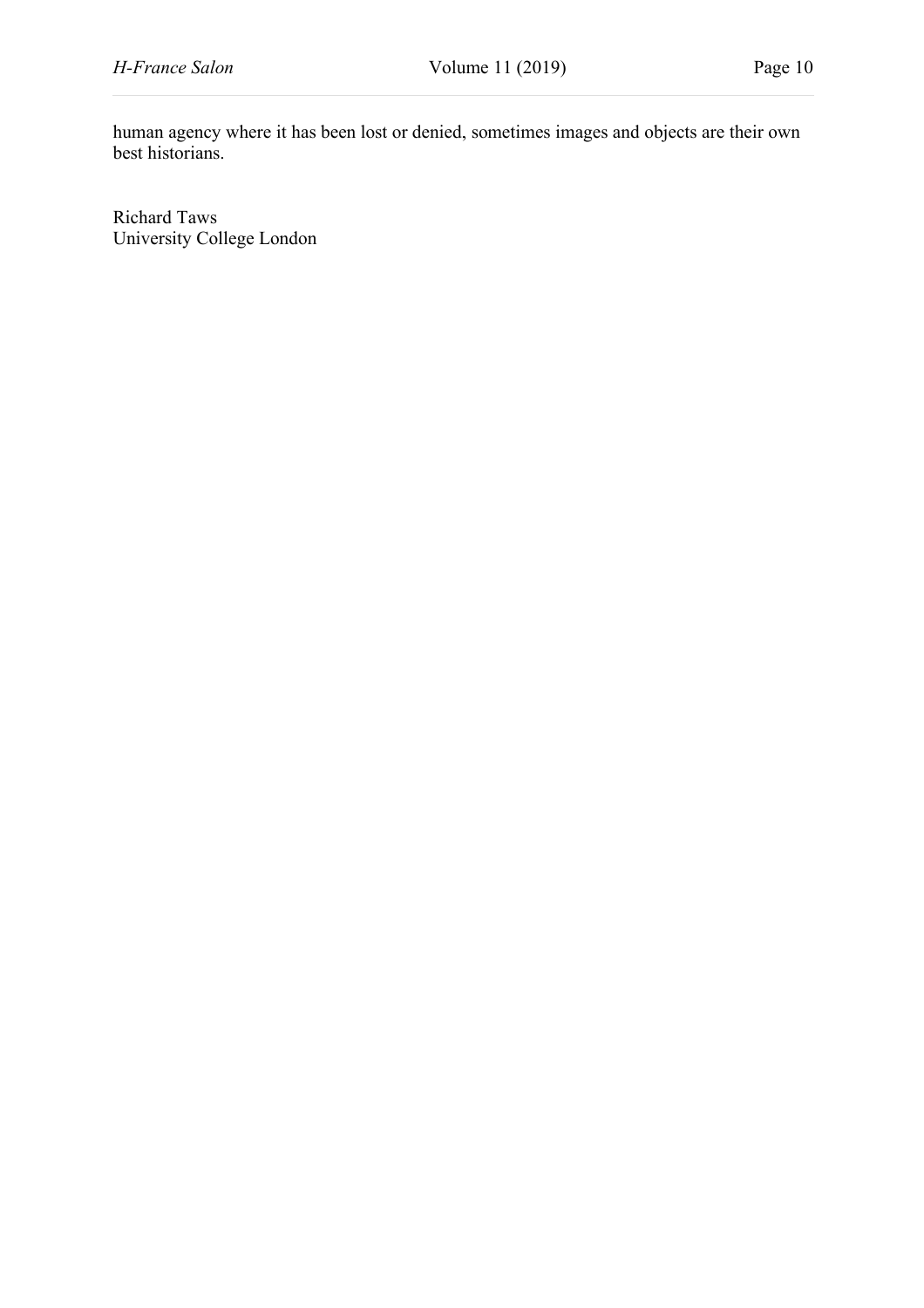

Fig. 1. *Monument Joseph Sec*, detail, 1792, Aix-en-Provence (Photo: author).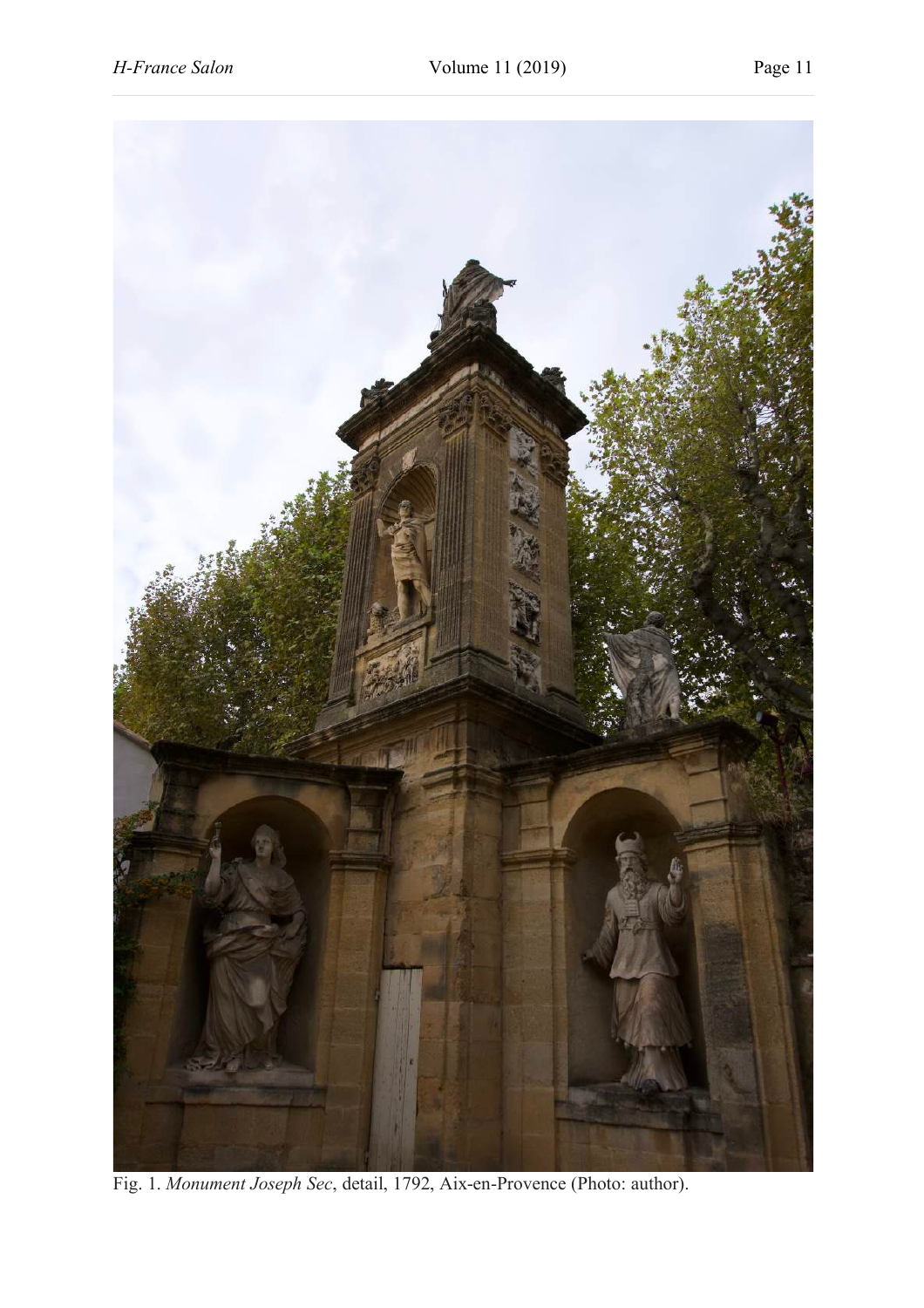

Fig. 2. *Monument Joseph Sec*, detail of 'assignats', 1792, Aix-en-Provence (Photo: author).